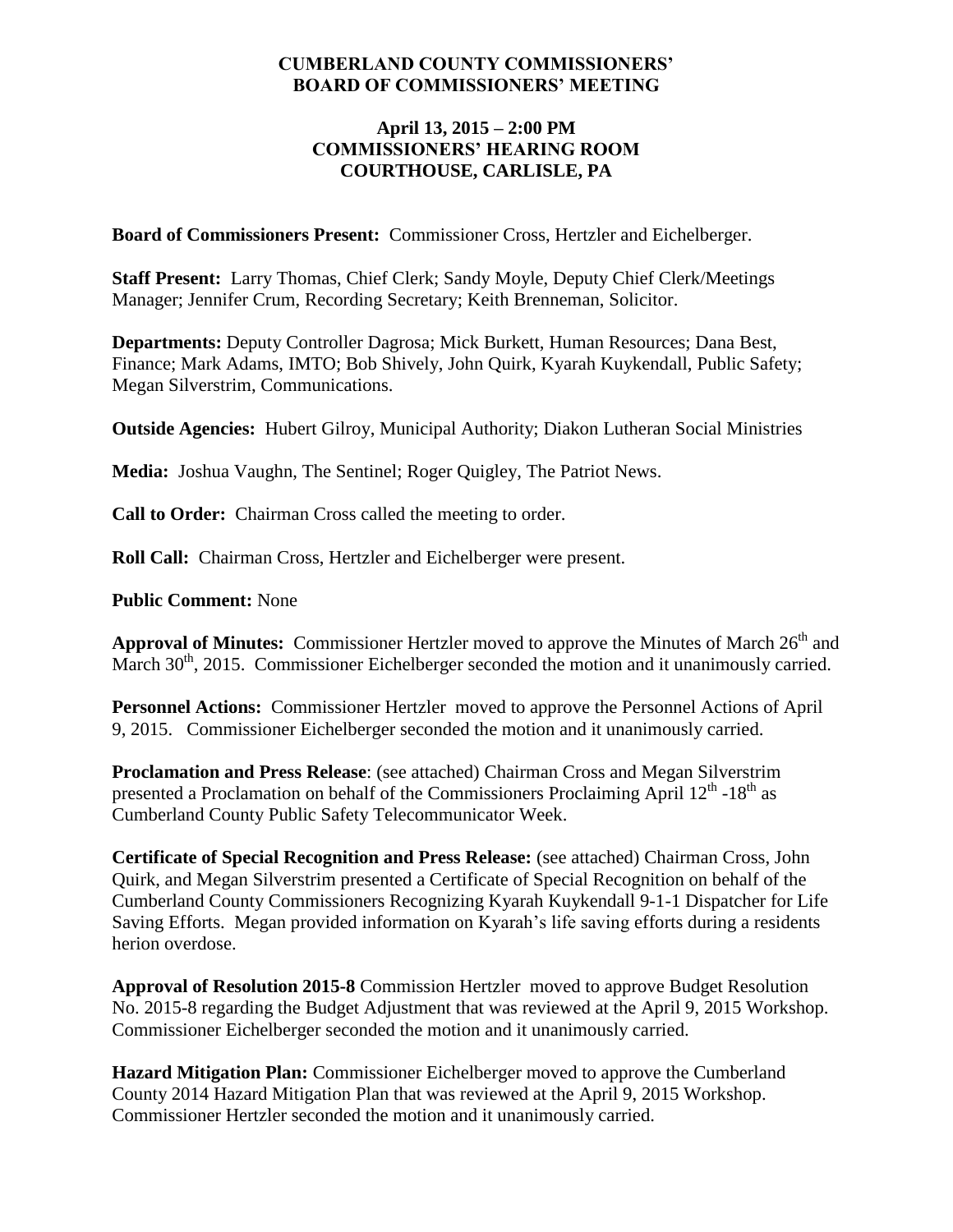**Voluntary Separation Contributions:** Chairman Cross moved to approve the Motion to Execute Declaration of March 2015 Voluntary Separation Contributions for County Participants that were reviewed at the April 9, 2015 Workshop. Commissioner Eichelberger seconded the motion and it unanimously carried.

**CNRC 4<sup>th</sup> Floor Tower:** Commissioner Eichelberger moved to approve the CNRC Tower – 4<sup>th</sup> Floor (8 beds) that was reviewed at the April 9, 2015 Workshop. Commissioner Hertzler seconded the motion and it unanimously carried.

**Contracts/Grants**: — Commissioner Hertzler moved to approve the following contracts and grants that were reviewed at the April 9, 2015 Workshop. Commissioner Eichelberger seconded the motion and it unanimously carried.

### a. **Aging & Community Service Agreement**

- Christopher Royer, Psy.D.
- b. **Bureau of Elections Agreement**
	- East Pennsboro Area School District Polling Places
- c. **Claremont Nursing and Rehab Center Agreements**
	- Mary Polson Provide Medical Care for CNRC Residents
	- James F. Frommer Jr. D.O. Provide Medical Care for CNRC Residents
	- Medicaid Cost Report Generated by Padden, Guerrini & Associates PC
	- Credit Application for Media General Operations, Inc.

## d. **Conservation District Grant Application & Agreement**

- Submission of Grant Application to PA American Water
- AET Consulting, Inc.
- e. **District Attorney's Office Agreements**
	- Agilent Technologies
	- Corrections Development, Inc.
- f. **ERP Department Agreement**
	- $\bullet$  Infor (US) Inc.
- g. **Facilities Management Agreement**
	- Cianfichi Scholl Architecture/Engineering
	- Kint Beverage Concepts and Fire Protection (Addendum)
- h. **Human Resources Agreements**
	- Capital Blue Cross Group Policy (Medical)
	- Capital Blue Cross Group Policy (Prescription)
	- Capital Blue Cross Rx Option Card Plan Certificate of Coverage
	- Capital Blue Cross Rx Option Card Plan Certificate of Coverage
	- Capital Blue Cross PPO HRA Certificate of Coverage
	- Capital Blue Cross PPO HSA Certificate of Coverage
	- Capital Blue Cross Dental Group Policy
	- Capital Blue Cross Dental Certificate of Coverage
	- Capital Blue Cross Vision Group Policy
	- Capital Blue Cross Vision Certificate of Coverage

# i. **Public Safety Agreements**

- Cummins Power Systems
- j. **Transportation Department Grant**
	- Acceptance of Grant Money in the Amount of \$468,000 Awarded from the State — Replace buses that have met their usefulness according to State Guidelines
	- Capital Project Request Requesting purchase of 5 Accessible Vehicles